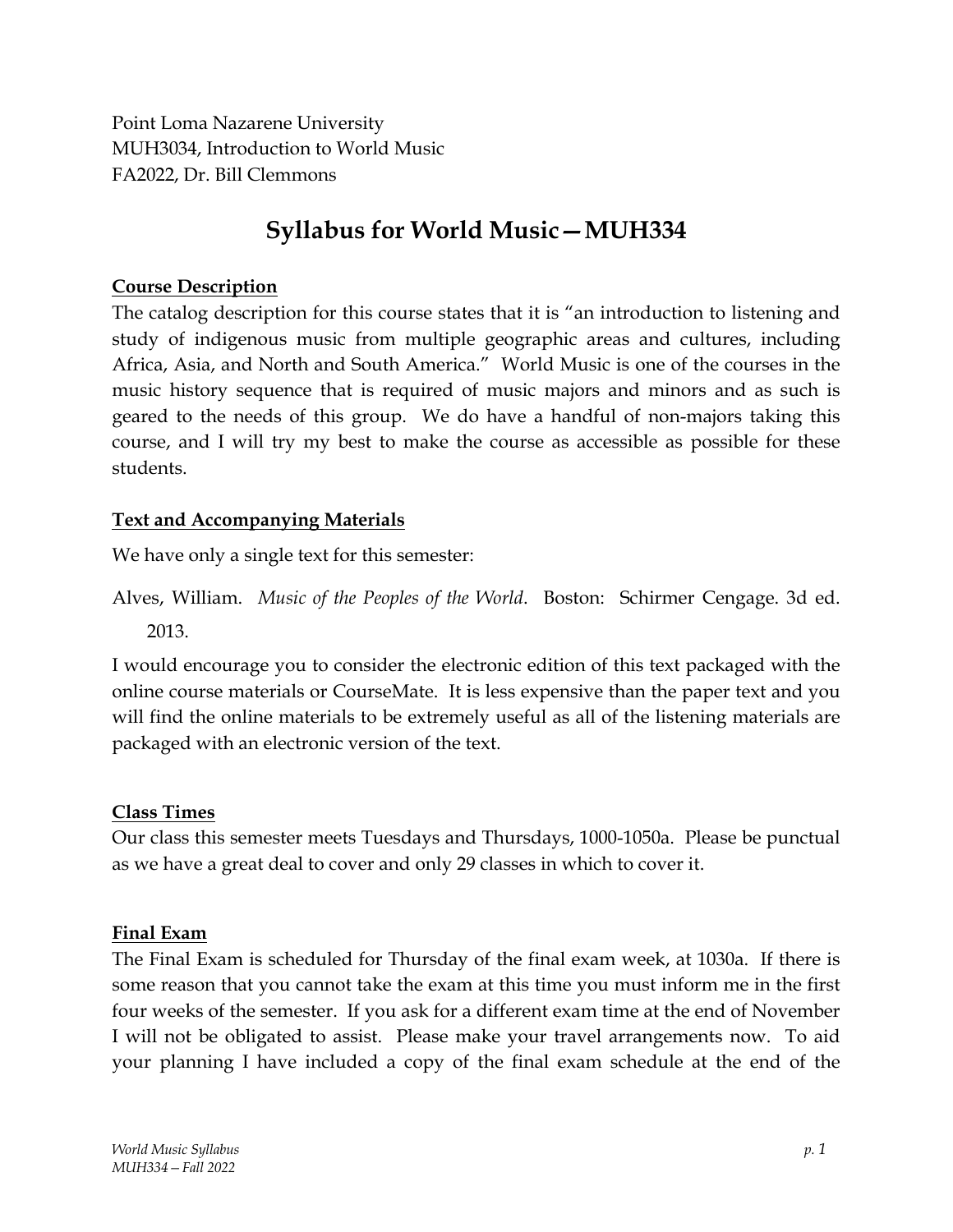syllabus. I have also sent you a meeting request for the Final Exam through the email system. You should respond and accept the meeting request.

# **Course Objectives (What I hope to accomplish)**

- Introduce you to many (but not all) of the world's music, both the art music of the various peoples and how these traditions have informed their current popular music.
- Involve us in discussing how these various traditions have intersected with our own music through several activities including in-class discussions, listening, group work and postings on the eclass discussion boards.
- Group work and in-class presentations of composers and performers who are exploring the world's musical traditions.

# **Course Learning Outcomes (What I hope that you accomplish)**

- Demonstrate a familiarity with the basic terminology we use to describe nonwestern music by posting on our discussion boards, performing well on unit tests and participating in classroom group work.
- Demonstrate the ability to recognize and distinguish the world's musical styles by classroom discussion, participation in classroom group projects and the aural tests.
- Demonstrate the ability to accomplish basic research in world music through group work, preparation for a meeting with a professional musician and an in-class presentation based on that field work.
- Demonstrate that you can engage the music of non-western cultures by learning to play a non-western instrument, play/sing in a non-western style and coach with an expert in that style.

# **Units and Unit Tests**

We have sixteen chapters in our text that I will group so that three or four chapters will be tested as a unit every five or six classes. All unit tests are scantron-style and include both short-answer questions and listening. The questions for the short answer section will mostly come from the online quizzes and the postings created on our class discussion board. The listening section is a mixture of the selections on the CD that accompany the chapters as well as the listening selections that we cover in class.

# **Projects, Group Work and Being Considerate**

Our class will be structured in such a way that we will spend one class discussing the contents of a chapter, usually a people group or a geographical area, followed by a class devoted to in-class, group work, researching music and musicians in this area or people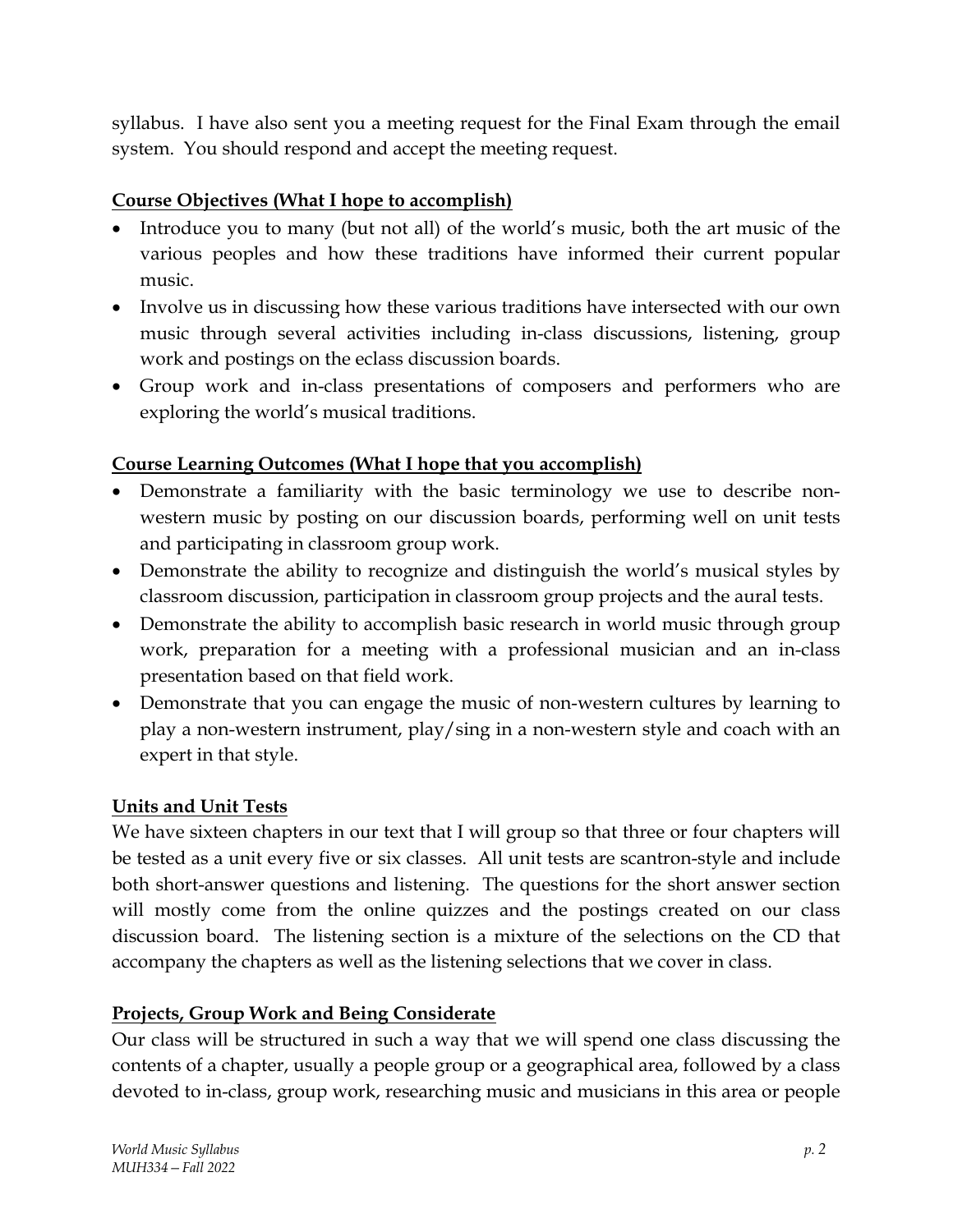group. We then follow up our class sessions by posting our work on the eClass discussion boards or with an online quiz. You should plan on one posting and one online quiz per week.

Since at least one of our classes each week is devoted to doing in-class research, I am asking that you regularly bring a web-enabled device to each class. That is, if you own a laptop, iPhone, iPad or similar device, please bring these items to class along with a set of headphones.

However, I am also asking that you refrain from distracting our class by answering email, cruising Facebook, or engaging in activities that are not directly beneficial to our class, our subject and to the other students in the class. Having direct access to the web can be a tremendous help in a class such as ours, but it also presents a potential distraction that can impede our class discussions and activities. Please be respectful of the time and investment of the students around you and avoid engaging in activities on the web during class time that present a distraction.

### **Class Presentation**

A major component in this course is engaging a non-Western musical style by learning a non-Western instrument. We currently have Chinese, Japanese and Arabic instruments available and I will try to match you with an instrument that is in the same family as your Western instrument. You will also be assigned to a chamber group and will learn to play your non-Western instrument in an ensemble. This presentation is the signature assignment for this course and is one of the portfolio items for music majors.

Since we have about 25 students in our class this means that each group will have about 6 students in the group. I expect all members of the group to participate, attend the session and contribute to the presentation. You will receive more information at a later date.

### **Grading and Evaluation**

I maintain the grades for the class through our Canvas system. Hopefully, you are familiar with this system and are able to log into it. Both attendance and grades will be listed there.

| Class Discussions and postings | 10% |
|--------------------------------|-----|
| Group Presentation             | 15% |
| Unit Tests (4)                 | 25% |
| Online quizzes (10)            | 25% |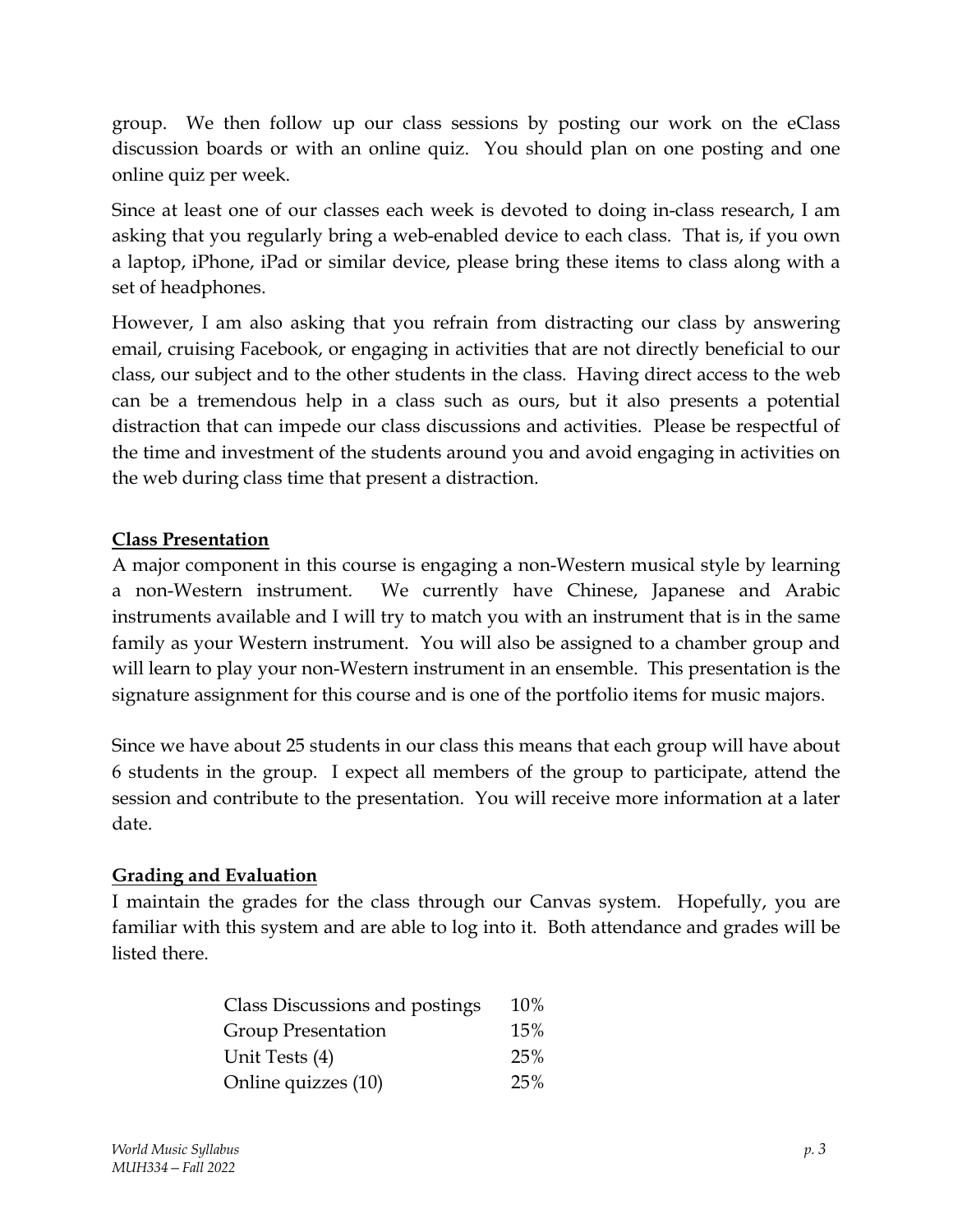Final Exam 25%

## **Grading Scale**

The grading scale for this class is liberal and as follows:

| $100 - 93$ | A     |
|------------|-------|
| $92 - 90$  | $A -$ |
| 89—87      | B+    |
| 86—83      | В     |
| $82 - 80$  | B-    |
| $79 - 77$  | $C+$  |
| 76—73      | C     |
| 72 — 70    | C-    |
| 69—67      | $D+$  |
| $66 - 63$  | Ð     |
| 62—60      | D-    |
| $59 - 0$   | F     |
|            |       |

### **Attendance Policy**

I maintain a strict and inflexible attendance policy for this class. I take roll religiously and will keep a cumulative attendance list on the Canvas website. If you arrive late you will be listed as tardy. More than fifteen minutes late for a class is counted as an absence. Two tardies will count as an absence.

The College maintains a fairly tough stance concerning attendance: "any student whose number of absences in a class, for any reason, exceeds the equivalent of one and one half weeks of class may be de-enrolled from the class with a failing grade." This means four classes, eight tardies or any combination. Be forewarned! You will receive a warning at three absences, six tardies or any combination. I will receive a deenrollment notice at four absences, no exceptions.

These absences may be used as you see fit. If you get a great opportunity to go skiing in Vail and are caught up and doing well, then use your cuts to take advantage of the opportunity. However, if you know that you have trouble getting up in the morning, tend to stay up to 2 AM playing Halo on your dorm's intranet, or are chronically sick, make arrangements now and plan accordingly. A rule of thumb for any class is that your total absences for the semester should never be greater than the total class meetings per week and should never be concurrent. I do not make up quizzes and there will not be any late postings to Canvas. Tests missed for a valid reason can be made up if you contact me to make arrangements.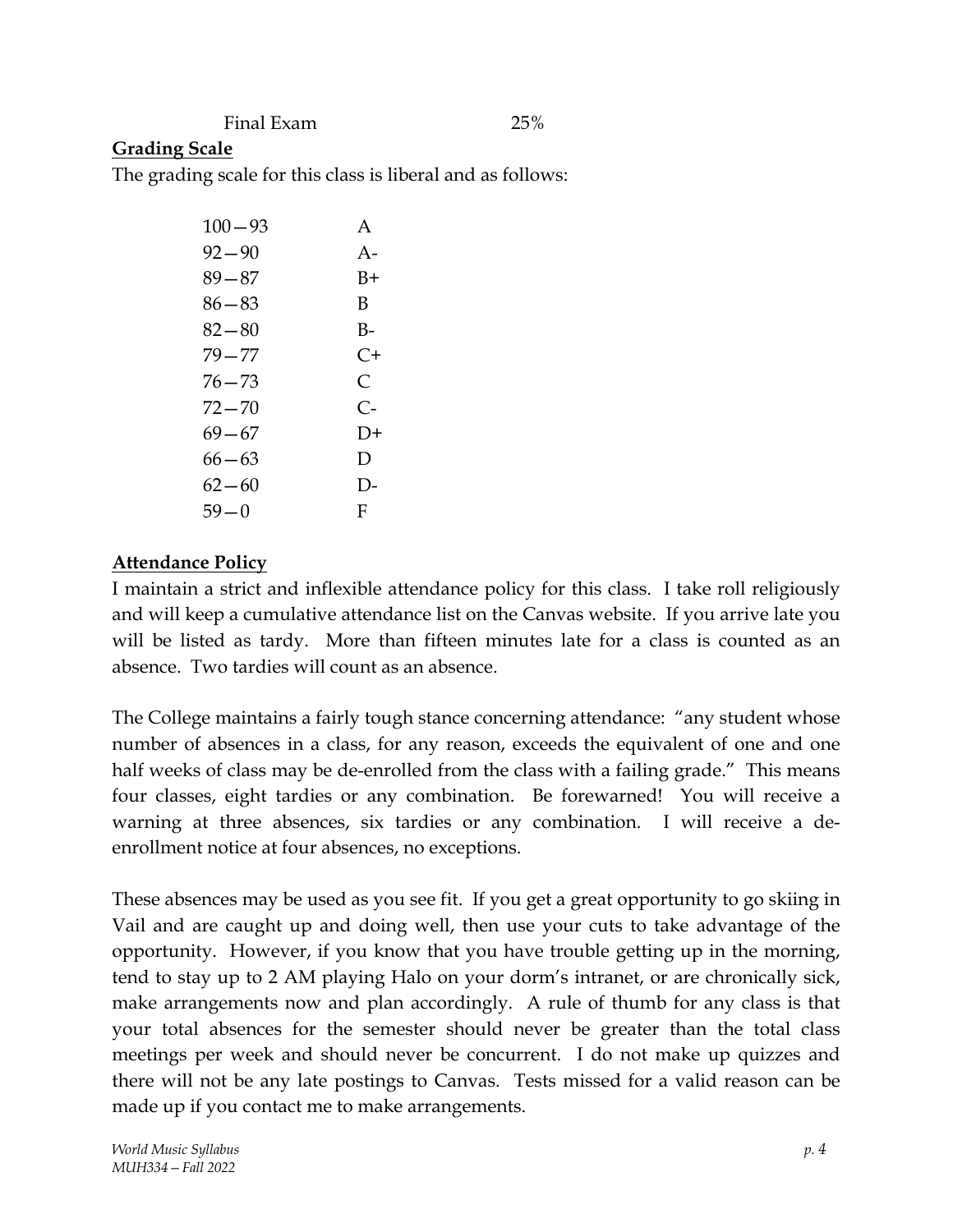# **Listening List**

Since this class involves a great deal of music that will be unfamiliar to most of us there is, therefore, a great deal of listening involved. Most of this listening will come from the optional CD's that accompany out text. However, we will supplement our listening with popular music from other cultures in our world. These listening assignments are aggregated on our listening pages that are accessed from Canvas.

## **Academic Accommodations**

All students are expected to meet the standards for this course as set by the instructor. However, students with learning disabilities who may need accommodations should discuss options with the Academic Support Center during the first two weeks of class. The ASC will contact professors with suggested classroom needs and accommodations. Approved documentation must be on file in the ASC prior to the start of the semester.

## **Office Hours**

Office hours are posted on the bulletin board outside my office. Generally, MWF from 1100a-300p are my best times, although once per month Fridays will wind up being Bonathon times. If my office door is open you are always free to walk in and chat.

### **Academic Honesty**

The Point Loma Nazarene University community holds the highest standards of honesty and integrity in all aspects of university life. Any violation of the university's commitment is a serious affront to the very nature of Point Loma's mission and purpose. Violations of academic honesty include cheating, plagiarism, falsification, aiding academic dishonesty, and malicious interference. Any breach of this policy will result in the failure of this course. For a full statement on the University's policy please consult the University Catalog: http://catalog.pointloma.edu/

### **FERPA—Who may see your records**

The university may disclose education records to college officials with legitimate educational interests. A college official is a person employed by the university; a member of the Board of Trustees; or an individual serving on a committee, such as disciplinary or grievance committees. PLNU also includes among college officials a student appointed to an official committee or assisting another official in performing tasks. A college official has a legitimate educational interest if the information aids the official in fulfilling professional functions.